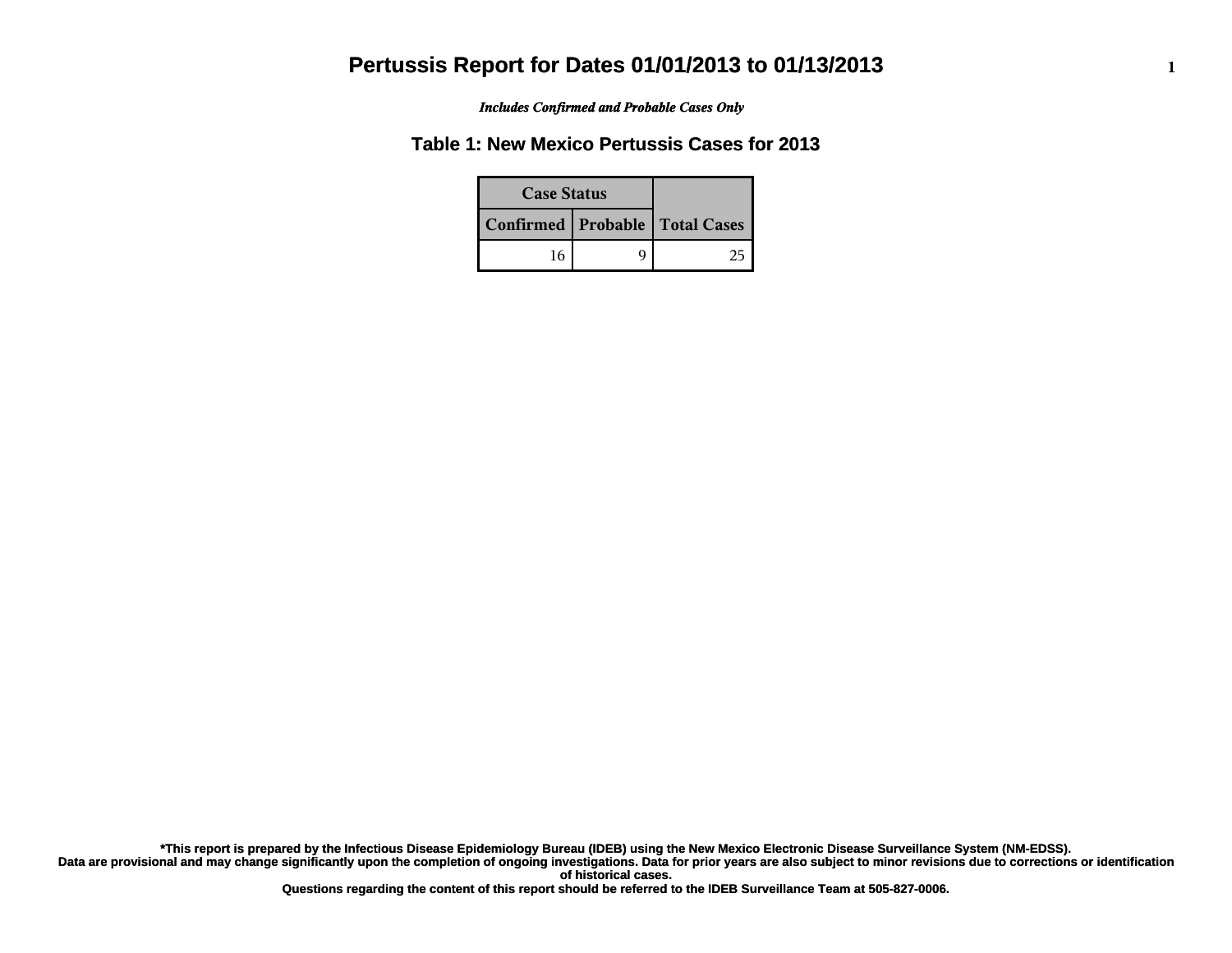*Includes Confirmed and Probable Cases Only*

### **Table 2: Pertussis Cases by County**

| <b>County Name</b>       | Case<br><b>Number</b> | <b>Percent</b><br>of Total<br>Cases | Incidence<br>per<br>100,000 |
|--------------------------|-----------------------|-------------------------------------|-----------------------------|
| <b>Bernalillo County</b> | 11                    | 44                                  | 1.7                         |
| Colfax County            | 3                     | 12                                  | 21.8                        |
| <b>Eddy County</b>       | 2                     | 8                                   | 3.7                         |
| Lea County               | 1                     | 4                                   | 1.5                         |
| Rio Arriba County        | 1                     | 4                                   | 2.5                         |
| San Miguel County        | 1                     | 4                                   | 3.4                         |
| Santa Fe County          | 4                     | 16                                  | 2.8                         |
| Valencia County          | 2                     | 8                                   | 2.6                         |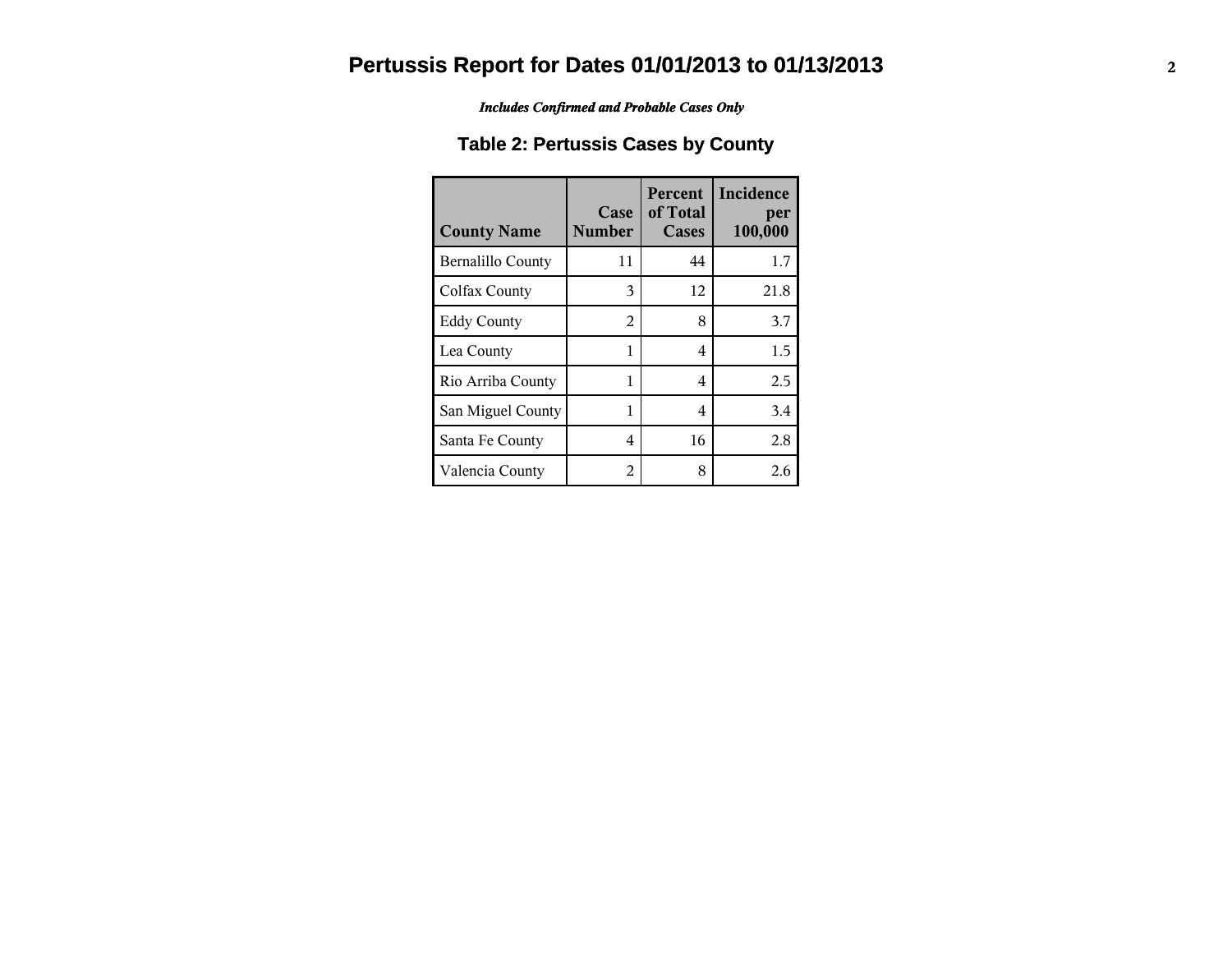*Includes Confirmed and Probable Cases Only*

#### **Table 3: Pertussis Cases by Age Group**

| <b>Age Group</b> | Case<br><b>Number</b> | Percent |
|------------------|-----------------------|---------|
| 1 to 5 Years     |                       |         |
| 6 to 10 Years    |                       | 28      |
| 11 to 18 Years   |                       | 12      |
| 19 to 65 Years   | 14                    |         |

**Data are provisional and may change significantly upon the completion of ongoing investigations. Data for prior years are also subject to minor revisions due to corrections or identification \*This report is prepared by the Infectious Disease Epidemiology Bureau (IDEB) using the New Mexico Electronic Disease Surveillance System (NM-EDSS).**

**of historical cases.**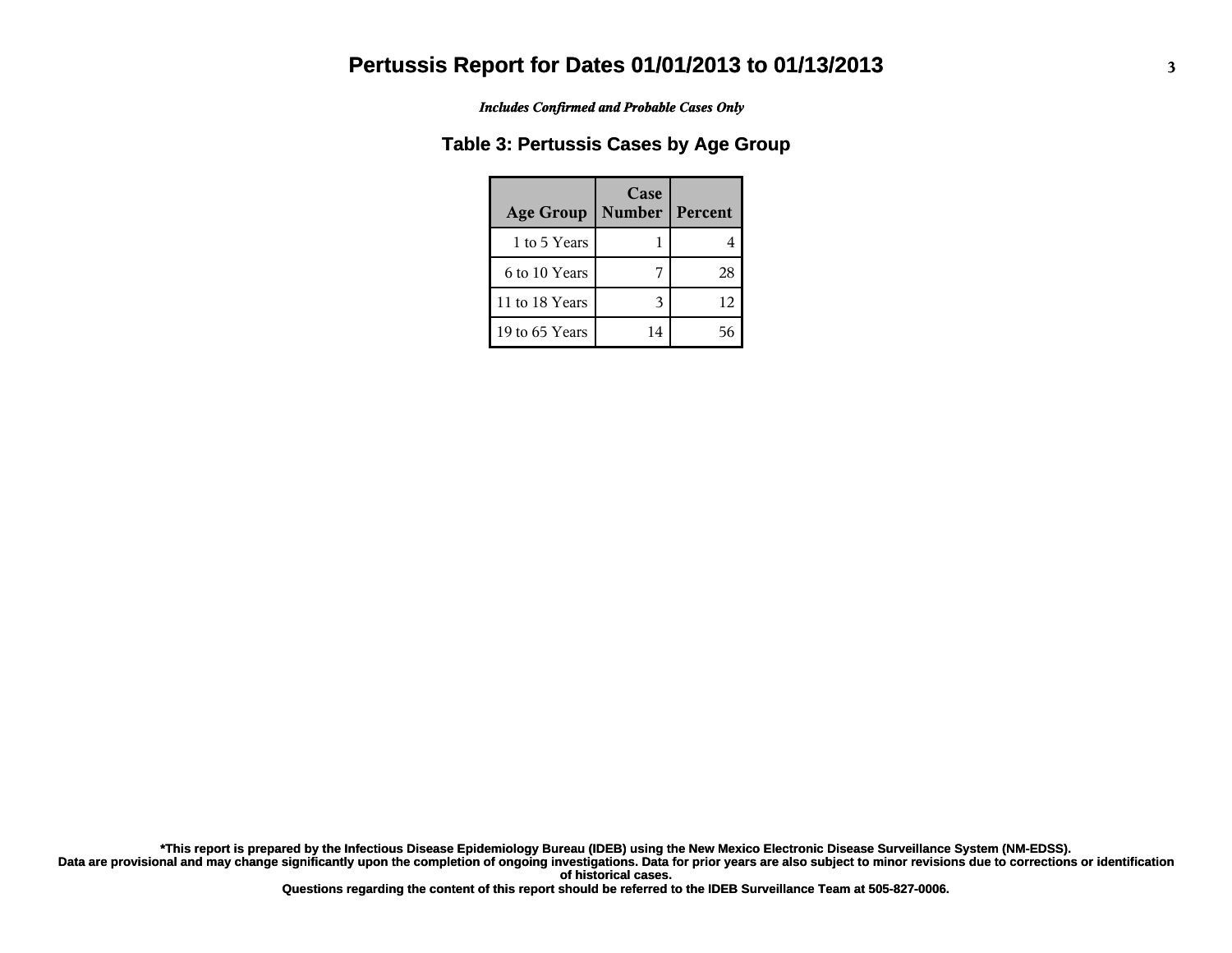*Includes Confirmed and Probable Cases Only*

#### **Table 4: Pertussis Cases by Race/Ethnicity**

| <b>Race/Ethnicity</b>            | Case<br><b>Number   Percent</b> |  |
|----------------------------------|---------------------------------|--|
| American Indian or Alaska Native |                                 |  |
| <b>Black or African American</b> |                                 |  |
| Hispanic                         | 14                              |  |
| White                            |                                 |  |

**Data are provisional and may change significantly upon the completion of ongoing investigations. Data for prior years are also subject to minor revisions due to corrections or identification of historical cases. \*This report is prepared by the Infectious Disease Epidemiology Bureau (IDEB) using the New Mexico Electronic Disease Surveillance System (NM-EDSS).**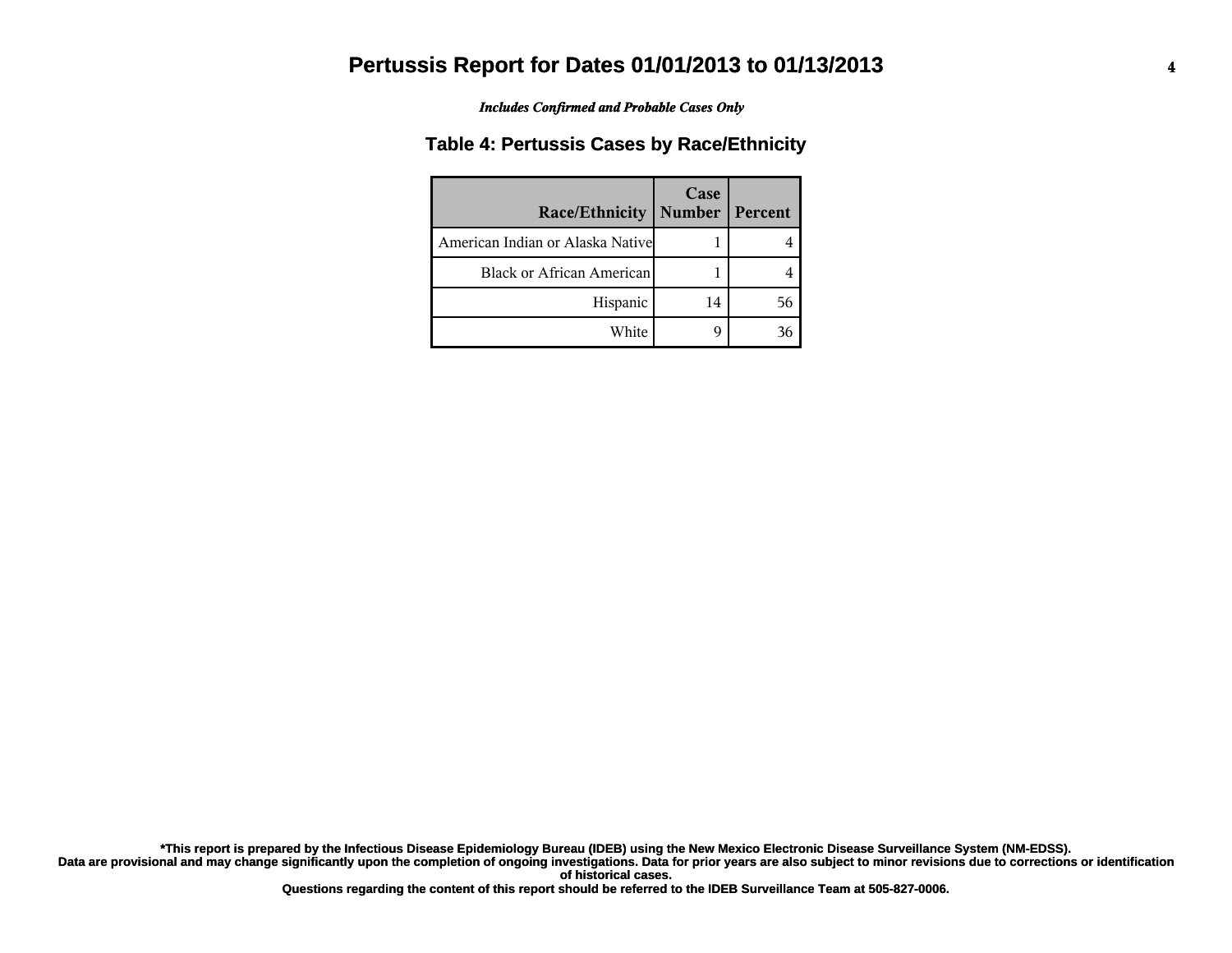*Includes Confirmed and Probable Cases Only*

#### **Table 5: Cases of Pertussis by Race/Ethnicity**

|                                  | <b>Ethnicity</b>         |                                        |                            |              |
|----------------------------------|--------------------------|----------------------------------------|----------------------------|--------------|
| Race                             | Hispanic<br>or<br>Latino | <b>Not</b><br>Hispanic<br>or<br>Latino | Unknown/<br><b>Missing</b> | <b>Total</b> |
| American Indian or Alaska Native | $\theta$                 | $\theta$                               | 1                          | 1            |
|                                  | 0.00                     | 0.00                                   | 4.00                       | 4.00         |
| <b>Black or African American</b> | 1                        | 0                                      | $\Omega$                   | 1            |
|                                  | 4.00                     | 0.00                                   | 0.00                       | 4.00         |
| White                            | 11                       | 9                                      | $\theta$                   | 20           |
|                                  | 44.00                    | 36.00                                  | 0.00                       | 80.00        |
| <b>Unknown/Missing</b>           | 3                        | $\theta$                               | $\theta$                   | 3            |
|                                  | 12.00                    | 0.00                                   | 0.00                       | 12.00        |
| <b>Total</b>                     | 15<br>60.00              | 9<br>36.00                             | 4.00                       | 25<br>100.00 |

**\*This report is prepared by the Infectious Disease Epidemiology Bureau (IDEB) using the New Mexico Electronic Disease Surveillance System (NM-EDSS).**

**Data are provisional and may change significantly upon the completion of ongoing investigations. Data for prior years are also subject to minor revisions due to corrections or identification of historical cases.**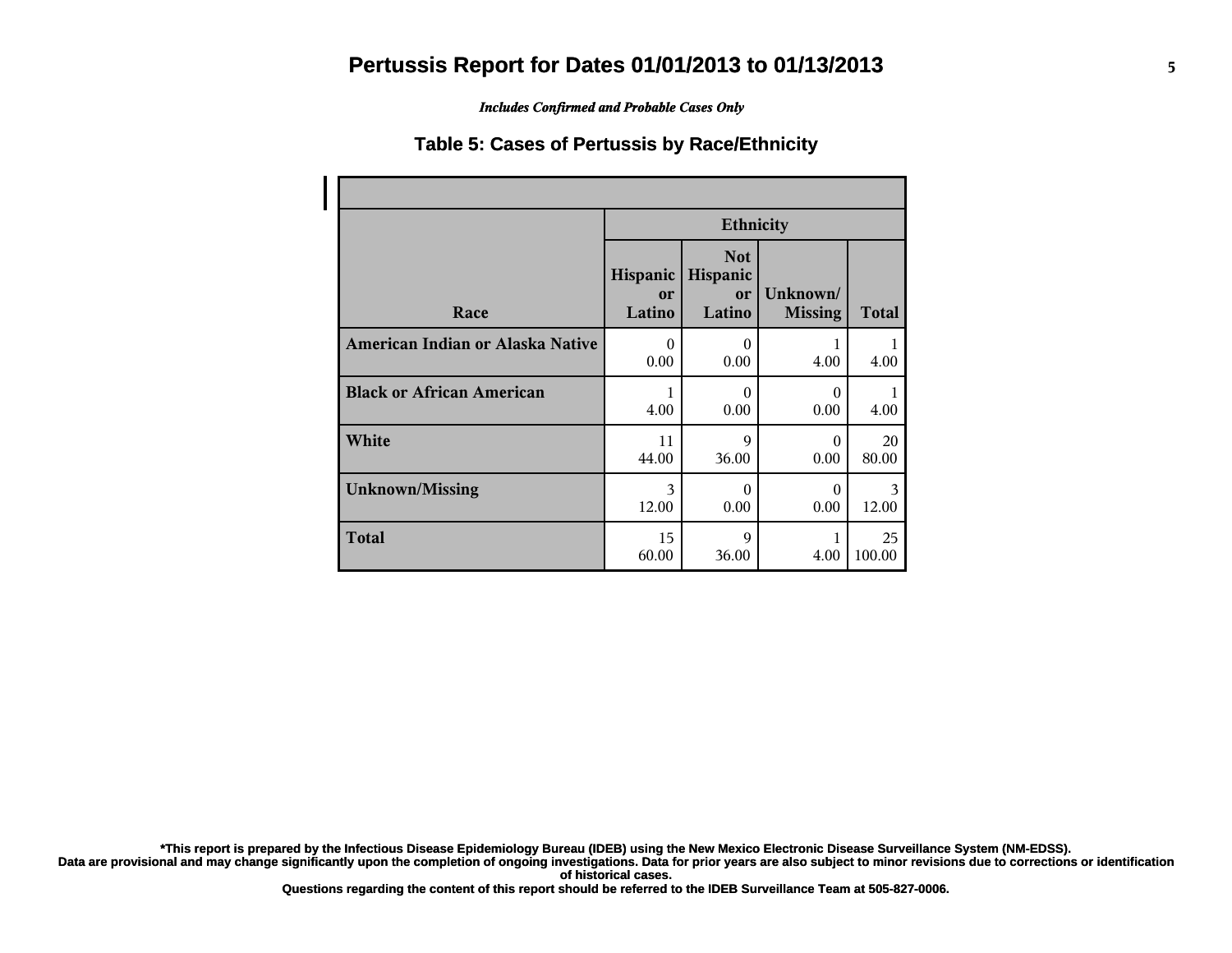*Includes Confirmed and Probable Cases Only*

#### **Table 6: Pertussis Cases by Sex**

|        | Case<br>Gender   Number | Percent |
|--------|-------------------------|---------|
| Female | 12                      |         |
| Male   | 13                      |         |

**Data are provisional and may change significantly upon the completion of ongoing investigations. Data for prior years are also subject to minor revisions due to corrections or identification of historical cases. \*This report is prepared by the Infectious Disease Epidemiology Bureau (IDEB) using the New Mexico Electronic Disease Surveillance System (NM-EDSS).**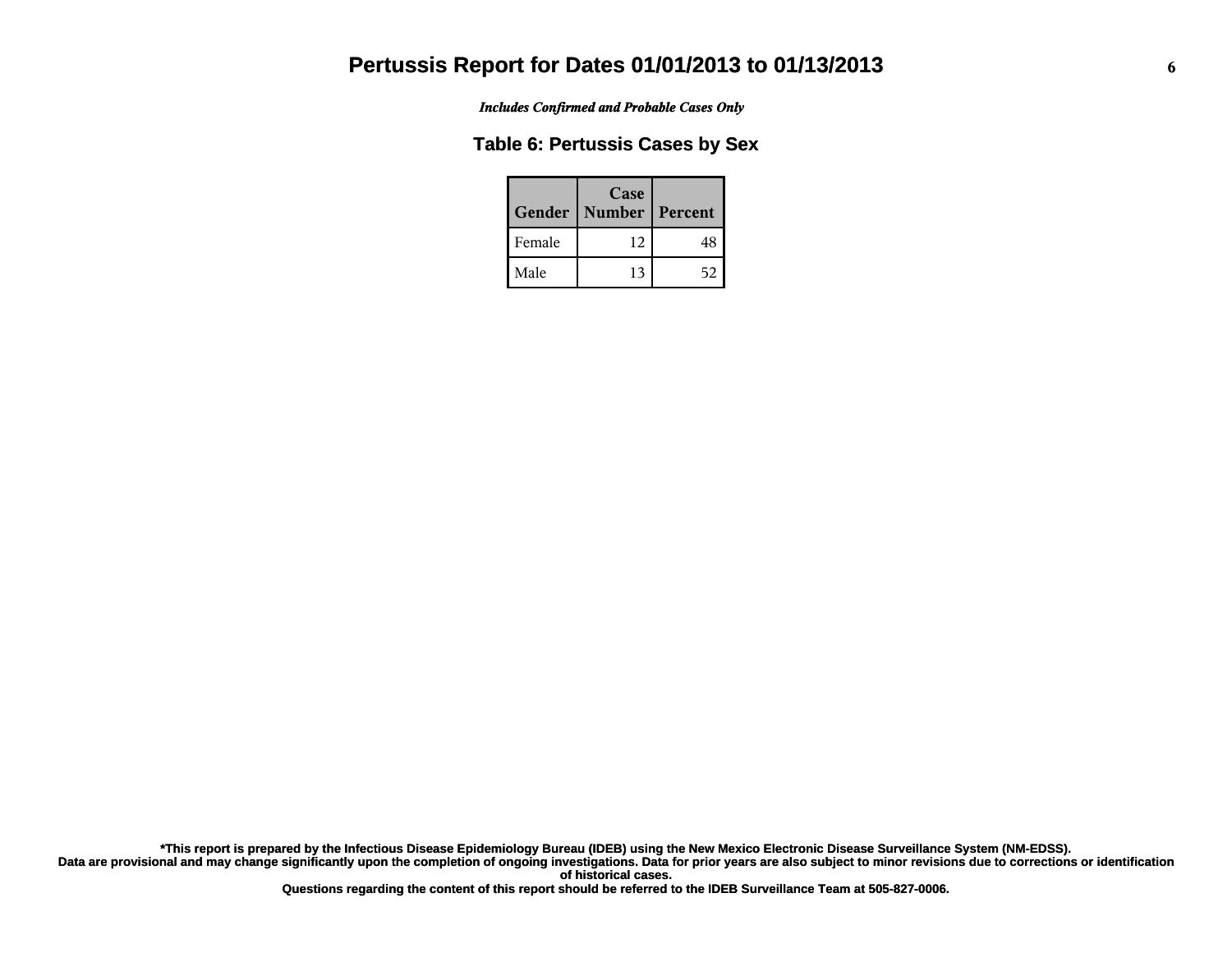*Includes Confirmed and Probable Cases Only*

#### **Table 7: Hospitalizations of Pertussis Cases**

| N <sub>0</sub> |         |  |
|----------------|---------|--|
| Count          | Percent |  |
| 25             | 100.0   |  |

**Data are provisional and may change significantly upon the completion of ongoing investigations. Data for prior years are also subject to minor revisions due to corrections or identification of historical cases. \*This report is prepared by the Infectious Disease Epidemiology Bureau (IDEB) using the New Mexico Electronic Disease Surveillance System (NM-EDSS).**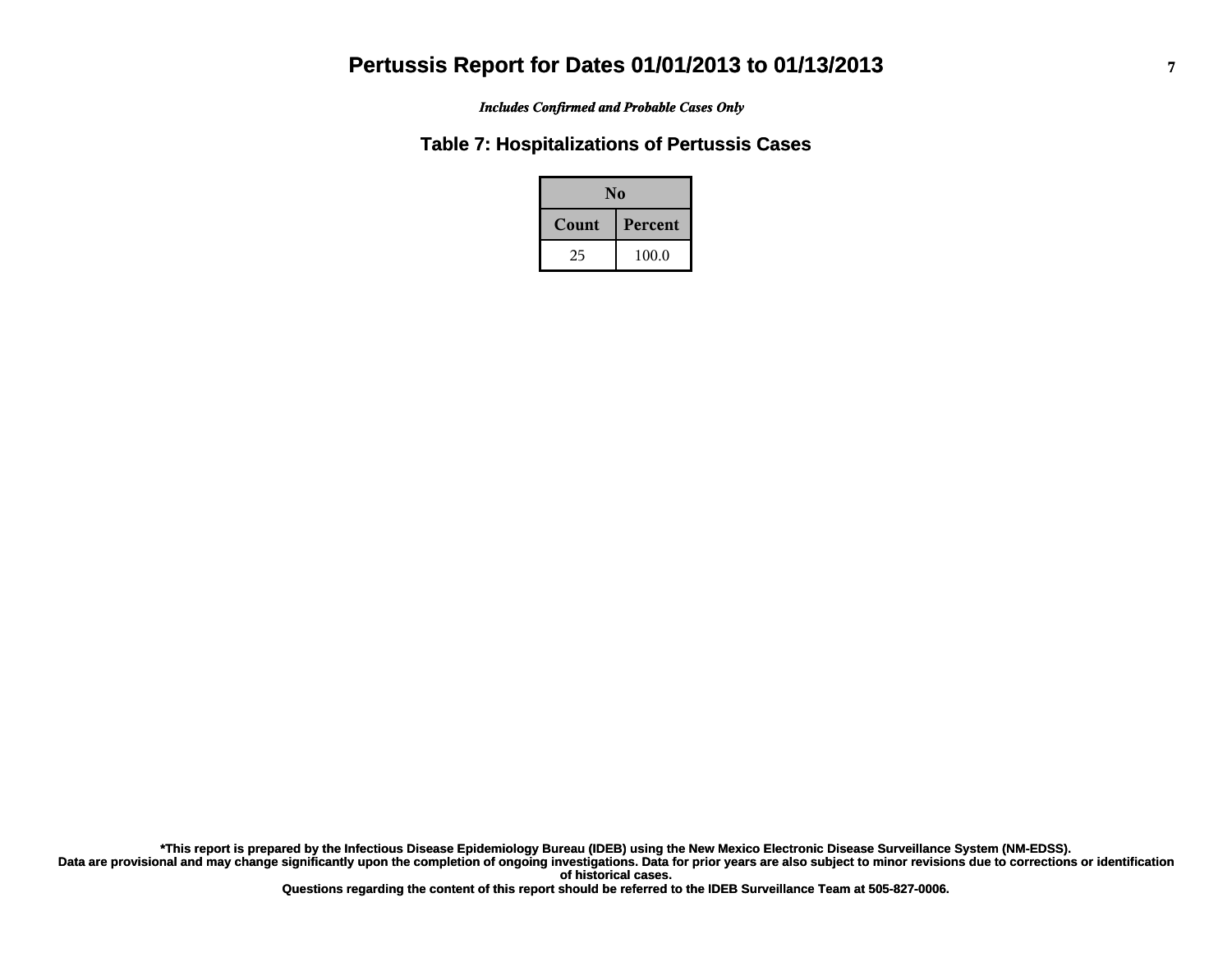*Includes Confirmed and Probable Cases Only*

#### **Table 8: Cases of Pertussis by Hospitalization and Age Group**

|                      | Hospitalized<br>Cases |              |
|----------------------|-----------------------|--------------|
| <b>Age Group</b>     | N <sub>0</sub>        | <b>Total</b> |
| 1 to 5 Years         | 1<br>100.00           | 1            |
| <b>6 to 10 Years</b> | 7<br>100.00           |              |
| 11 to 18 Years       | 3<br>100.00           | 3            |
| 19 to 65 Years       | 14<br>100.00          | 14           |
| <b>Total</b>         | 25                    | 25           |

**\*This report is prepared by the Infectious Disease Epidemiology Bureau (IDEB) using the New Mexico Electronic Disease Surveillance System (NM-EDSS).**

**Data are provisional and may change significantly upon the completion of ongoing investigations. Data for prior years are also subject to minor revisions due to corrections or identification of historical cases.**